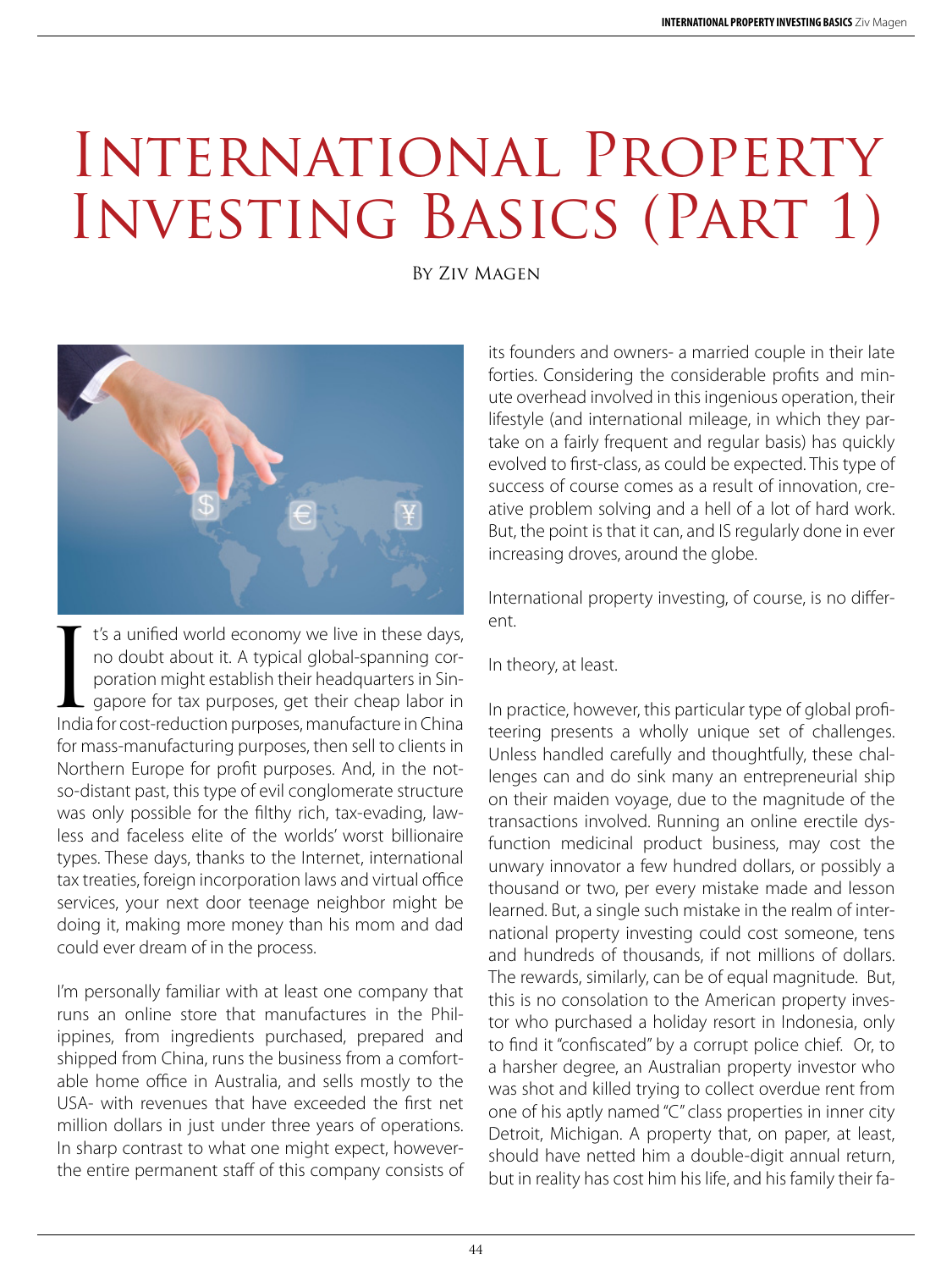

ther, grandfather and dearly beloved partner. True stories, both.

How, then, does one capitalize on global profitability trends, the ups and downs of world economy and real-estate market cycles, or the capricious policies of local governments and industry leaders, without falling victim to same? If one must know a particular country or economic environment like the back of one's hand before being able to successfully invest in it, one might as well continue to forever shuffle in one's familiar back yard, and to hell with the global economy and its glittering opportunities.

The answer, from my experience and that of others, is found in two complementing characteristic aspects and sets of skills. The first is to pick your countries carefully, and in consideration of your personality and traits. If you're a deal-cutting, corner-rounding, top-brass hobnobbing smooth talker, you'd do well to choose a country that suits your particular skill set and frame of mind. If you've got Europe on your sights, for instance - Italy, Spain, Greece, Turkey, Romania, Bulgaria (and a host of other east-European countries) may be just your ticket. You'll find like-minded individuals and companies galore, lax or non-existent rules, regulations and laws to bend freely, and an endless array of predatory poker playing sharks to pit your "gaming" skills against. In short, you'll thrive, and most likely do well. I'd probably steer clear of Germany, England, Switzerland and Austria, to name just a few though, if I were you. These guys go by the book, and have little patience or lenience towards the hot-blooded "under the table" handshaking movers and shakers of your type. These are highly regulated, strictly monitored and fully documented environments, and would in all likelihood not suit you at all.

If, on the other hand, you're a geeky, pencil pushing, "put it down in writing", tax-paying, spread-sheet analyzing, bow-tie sporting smart ass (like me), these north European countries will feel like heaven to you. Whereas, the hot and steamy lands of the south European and Mediterranean-bordering countries of the continent would probably drive you to a nervous breakdown or financial ruin. In my case, as a mostly Asia-Pacific oriented property investor, the exact same applies. I'd go for Singapore, Hong-Kong, Australia and New-Zealand any day of the week. Countries where realtors are bound by strict licensing and regulation requirements, where governments act clearly, decisively and transparently and where haggling, deal-mining, discounting and joint venturing - which certainly exist, as they do anywhere in the world - are backed by a legal paper trail leading all the way to Mars and back. In similar fashion, I'd steer as clear as I possibly can of China, India, Indonesia or Pakistan, to name but a few. I'm simply not that type of person. I get goose bumps when I hear the words "let's shake on it" or "leave it to me". I shiver at the suggestion of "let's keep this between us". I develop a rash when someone advises me that "they know someone who can make the problem go away". It's just the way I am, for better and worse.

This is also why Japan, of all the countries in the Asia-Pacific region, and probably the world, appeals to me so much. Not only is it strictly regulated, fully documented, completely compliant and severely monitored by government agencies and professional organizations - it's also possessed by the harshest, most unforgiving, toughest type of enforcement possible - cultural tradition. And while, of course, power corrupts, and absolute power corrupts absolutely, regardless of country, traditional and cultural frameworks - the vast majority of us property investors, let's face it, are not Trumps, Buffets, Sadam Husseins or Gengis Khans. We're the just above